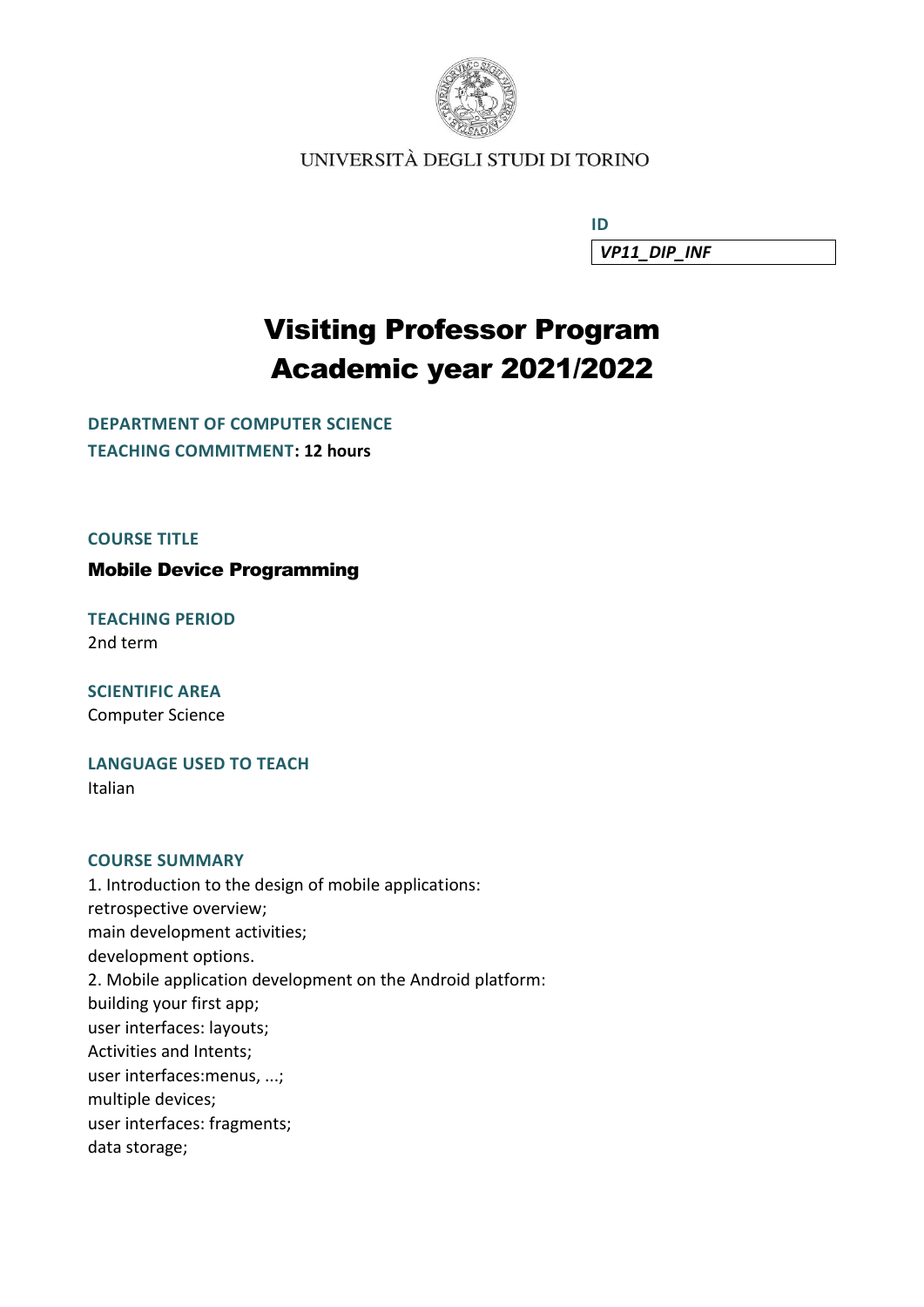network; content providers; threads and Services; system services. 3. Backend-as-a-Service platforms (hints): introduction to Firebase. 4. Mobile application development on the iOS platform (hints): main conceptual differences with respect to Android; peculiar aspects of the Swift programming language. 5. Introduction to mobile application cross-platform development: overview of the cross-platform development options; introduction to Flutter; introduction to React Native. 6. Introduction to the aggregate programming paradigm: distributed computation and computational fields; formalization of the approach: model and calculus; aggregate programming toolchain: domain-specific languages and simulators.

## **LEARNING OBJECTIVES**

The course contributes to the achievement of the educational objectives of the "Laurea Magistrale in Informatica" programme by providing a basic knowledge of design principles and foundation for mobile application development, by presenting Android development and by introducing some aspects of iOS and cross-platform (Flutter and React Native) development. Moreover, it presents the aggregate programming paradigm for programming distributed systems (like, e.g., set of mobile devices) by specifying the global behavior and automatically derive the local behaviors.

## **TUTORSHIP ACTIVITIES**

N/A

# **LAB ACTIVITIES**

Development of mobile applications using Kotlin, Flutter, React Native.

## **OTHER ACTIVITIES BESIDES THE COURSE**

N/A

## **VISITING PROFESSOR PROFILE**

#### REAEARCH

We are looking for senior scientists with a strong background on knowledge and information management over large scale, covering e.g.: